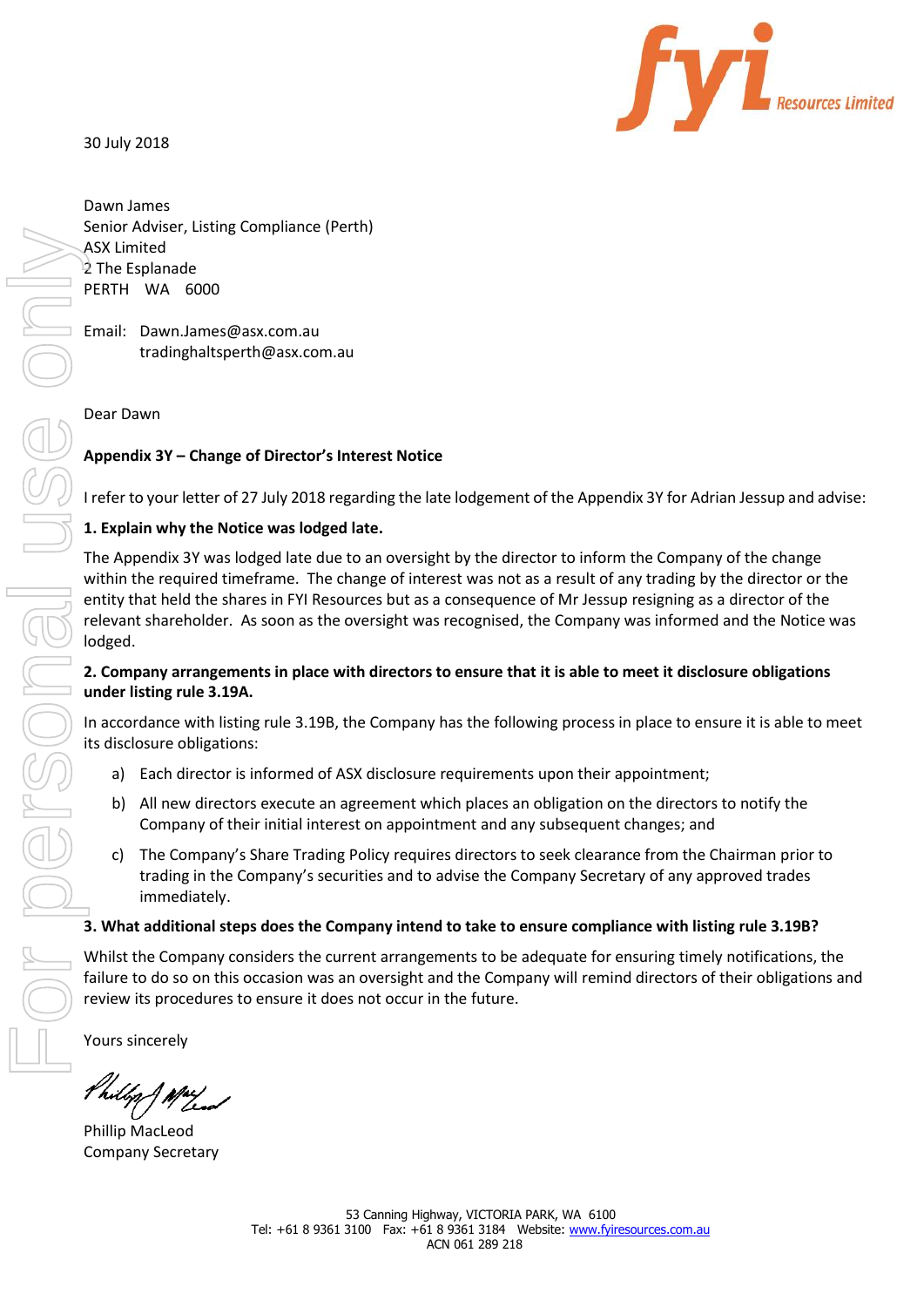

### 27 July 2018

### **Mr Phil MacLeod**

Company Secretary FYI Resources Limited 53 Canning Highway Victoria Park WA 6100

### Dear Mr MacLeod

### **FYI Resources Limited (the "Entity"): Appendix 3Y – Change of Director's Interest Notice**

We refer to the following;

- 1. The Appendix 3Y lodged by the Entity with ASX on 26 July 2018 for Adrian Jessup the "Notice");
- 2. Listing rule 3.19A which requires an entity to tell ASX the following:
	- 3.19A.1 The notifiable interests of a director of the entity (or in the case of a trust, a director of the responsible entity of the trust) at the following times.
		- On the date that the entity is admitted to the official list.
		- On the date that a director is appointed.

The entity must complete Appendix 3X and give it to ASX no more than 5 business days after the entity's admission or a director's appointment.

- 3.19A.2 A change to a notifiable interest of a director of the entity (or in the case of a trust, a director of the responsible entity of the trust) including whether the change occurred during a closed period where prior written clearance was required and, if so, whether prior written clearance was provided. The entity must complete Appendix 3Y and give it to ASX no more than 5 business days after the change occurs
- 3.19A.3 The notifiable interests of a director of the entity (or in the case of a trust, a director of the responsible entity of the trust) at the date that the director ceases to be a director. The entity must complete Appendix 3Z and give it to ASX no more than 5 business days after the director ceases to be a director.
- 3. Listing rule 3.19B which states as follows.

An entity must make such arrangements as are necessary with a director of the entity (or in the case of a trust, a director of the responsible entity of the trust) to ensure that the director discloses to the entity all the information required by the entity to give ASX completed Appendices 3X, 3Y and 3Z within the time period allowed by listing rule 3.19.A. The entity must enforce the arrangements with the director.